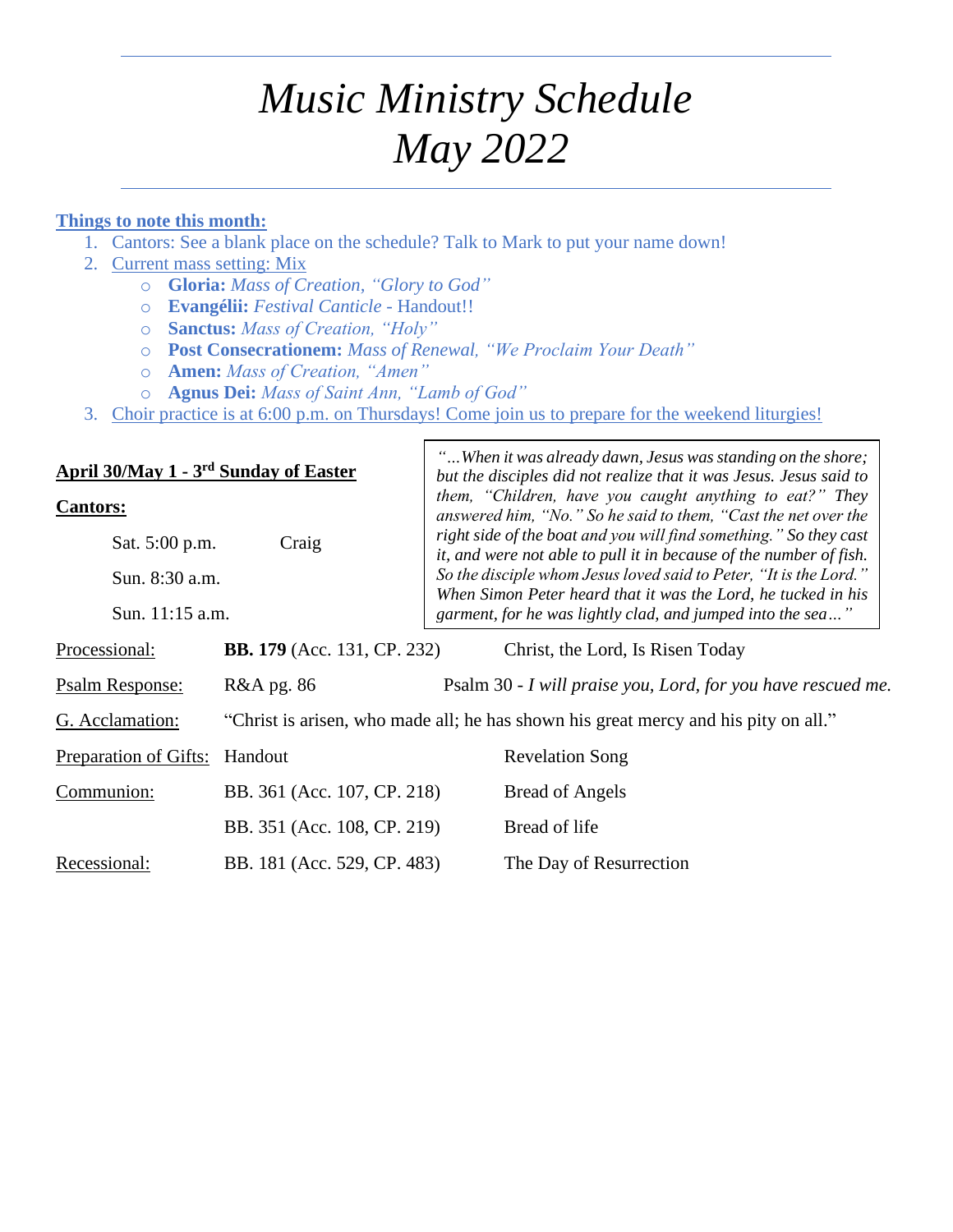#### **May 7/8 - 4 th Sunday of Easter**

| parish poor box<br><b>Cantors:</b>              | Second collection at all masses for the | "Jesus said: "My sheep hear my voice; I know them, and they<br>follow me. I give them eternal life, and they shall never<br>perish. No one can take them out of my hand. My Father, who<br>has given them to me, is greater than all, and no one can take |  |
|-------------------------------------------------|-----------------------------------------|-----------------------------------------------------------------------------------------------------------------------------------------------------------------------------------------------------------------------------------------------------------|--|
| Sat. 5:00 p.m.                                  | Mark                                    | them out of the Father's hand. The Father and I are one."                                                                                                                                                                                                 |  |
|                                                 |                                         |                                                                                                                                                                                                                                                           |  |
| Sun. 8:30 a.m.                                  |                                         |                                                                                                                                                                                                                                                           |  |
| Sun. 11:15 a.m.                                 |                                         |                                                                                                                                                                                                                                                           |  |
| Processional:                                   | BB. 732 (Acc. 58, CP. 187)              | Alleluia! Sing to Jesus                                                                                                                                                                                                                                   |  |
| <b>Psalm Response:</b><br><b>R&amp;A</b> pg. 88 |                                         | Psalm 100 - We are his people, the sheep of his flock.                                                                                                                                                                                                    |  |
| G. Acclamation:                                 |                                         | "I am the good shepherd, says the Lord; I know my sheep, and they know me."                                                                                                                                                                               |  |
| Preparation of Gifts:                           | Handout                                 | <b>King of Love</b> ( <i>I AM THEY</i> )                                                                                                                                                                                                                  |  |
| Communion:                                      | BB. 349 (Acc. 553, CP. 498)             | The Supper of the Lord                                                                                                                                                                                                                                    |  |
|                                                 | BB. 370 (Acc. 480, CP. 445)             | Shepherd of Souls                                                                                                                                                                                                                                         |  |
| Recessional:                                    | BB. 181 (Acc. 529, CP. 483)             | The Day of Resurrection                                                                                                                                                                                                                                   |  |

#### **May 14/15 - 5 th Sunday of Easter**

| Second collection at all masses for<br>$\bullet$<br>debt reduction<br><b>Cantors:</b> |         | "When Judas had left them, Jesus said, "Now is the Son of Man<br>glorified, and God is glorified in him. If God is glorified in him,<br>God will also glorify him in himself, and God will glorify him at<br>once. My children, I will be with you only a little while longer. I |                                                                                                                                                                                                       |                                                                              |
|---------------------------------------------------------------------------------------|---------|----------------------------------------------------------------------------------------------------------------------------------------------------------------------------------------------------------------------------------------------------------------------------------|-------------------------------------------------------------------------------------------------------------------------------------------------------------------------------------------------------|------------------------------------------------------------------------------|
| Sat. 5:00 p.m.                                                                        |         | Craig                                                                                                                                                                                                                                                                            | give you a new commandment: love one another. As I have loved<br>you, so you also should love one another. This is how all will<br>know that you are my disciples, if you have love for one another." |                                                                              |
| Sun. 8:30 a.m.                                                                        |         | Rick                                                                                                                                                                                                                                                                             |                                                                                                                                                                                                       |                                                                              |
| Sun. 11:15 a.m.                                                                       |         | Jen                                                                                                                                                                                                                                                                              |                                                                                                                                                                                                       |                                                                              |
| Processional:                                                                         |         | BB. 175 (Acc. 300, CP. 341)                                                                                                                                                                                                                                                      |                                                                                                                                                                                                       | Jesus Is Risen                                                               |
| <b>Psalm Response:</b>                                                                |         | Red Gather #76 (alt, handout)                                                                                                                                                                                                                                                    |                                                                                                                                                                                                       | Psalm 145: I Will Praise Your Name (Haas)                                    |
| G. Acclamation:                                                                       |         |                                                                                                                                                                                                                                                                                  |                                                                                                                                                                                                       | "I give a new command, says the Lord: love one another as I have loved you." |
| Preparation of Gifts:                                                                 |         | BB. 325 (Acc. 585, CP. 521)                                                                                                                                                                                                                                                      |                                                                                                                                                                                                       | Ubi Caritas (Hurd)                                                           |
| Communion:                                                                            | Handout |                                                                                                                                                                                                                                                                                  |                                                                                                                                                                                                       | This is Jesus (Cowan)                                                        |
|                                                                                       |         | BB. 366 (Acc. 425, CP. 410)                                                                                                                                                                                                                                                      |                                                                                                                                                                                                       | Panis Angelicus                                                              |
| Recessional:                                                                          |         | BB. 572 (Acc. 268, CP. 322)                                                                                                                                                                                                                                                      |                                                                                                                                                                                                       | I Know that My Redeemer Lives                                                |

٦